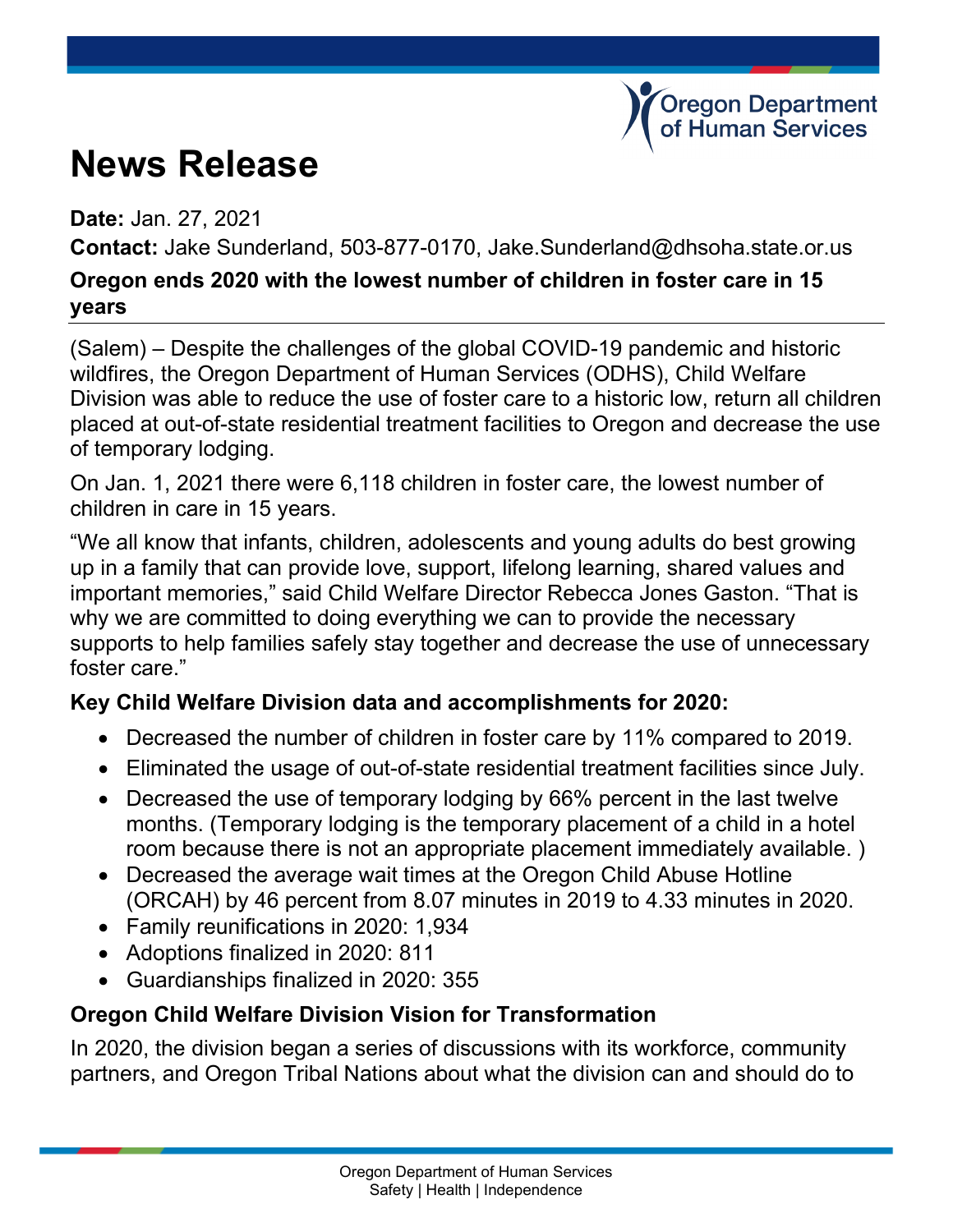support and preserve families and ensure that children in Oregon grow up in safe and loving homes.

What grew from these collaborative discussions was the [Child Welfare Division](https://sharedsystems.dhsoha.state.or.us/DHSForms/Served/de2445.pdf)  [Vision for Transformation.](https://sharedsystems.dhsoha.state.or.us/DHSForms/Served/de2445.pdf) The [Child Welfare Division Vision for Transformation](https://sharedsystems.dhsoha.state.or.us/DHSForms/Served/de2445.pdf) brings a racial equity and anti-racism lens to every aspect of the work of the division and emphasizes that it will work to prevent maltreatment and the need for foster care, support families, and keep children in their homes whenever possible.

#### **Support and training for foster providers is available statewide**

As of Dec. 31, 2020, there were 1,344 foster providers enrolled in KEEP Fostering, a program for Oregon that went statewide in 2020. Available virtually, KEEP Fostering is an evidence-based support and skill enhancement program for foster and kinship parents. It offers culturally specific support for foster providers caring for Tribal children, LGBTQIA+ children, as well as support in Spanish and American Sign Language.

## **Family First Prevention Services Act in Oregon**

Oregon's Family First Prevention Services prevention plan was submitted to the United States Children's Bureau for review on Nov. 6, 2020. [Learn more about](https://www.oregon.gov/dhs/Family-First/Pages/index.aspx)  [Oregon's prevention plan here.](https://www.oregon.gov/dhs/Family-First/Pages/index.aspx) The prevention plan is the first step toward Oregon's goal of transforming the child welfare system to one that is prevention-oriented by providing supports and services to family before foster care is necessary.

### **Fatality Review and Prevention Efforts**

The Fatality Prevention and Review Program was created in February 2020 to increase the independence and transparency of child safety and fatality reviews through the Critical Incident Review Team (CIRT) process. In 2020, 88 child fatalities were reported to the division and 34 of those cases met the criteria for a CIRT.

The CIRT conducts reviews into child fatalities when the victim, their siblings or other children living in the household have had previous interactions with the Child Welfare Division within 12 months of the fatality. The CIRT is focused on identifying whether any systemic issues contributed to the fatality and if so, how they can be addressed and corrected to prevent future fatalities. Key safety and prevention initiatives implemented in 2020 included training related to suicide prevention, safe sleep for babies, and how to respond to chronic neglect for child welfare staff. Also, in 2020, the division joined the National Partnership for Child Safety, a collaborative group of leaders and critical incident review teams from 26 jurisdictions across the country with a mission to improve child safety and prevent child maltreatment fatalities.